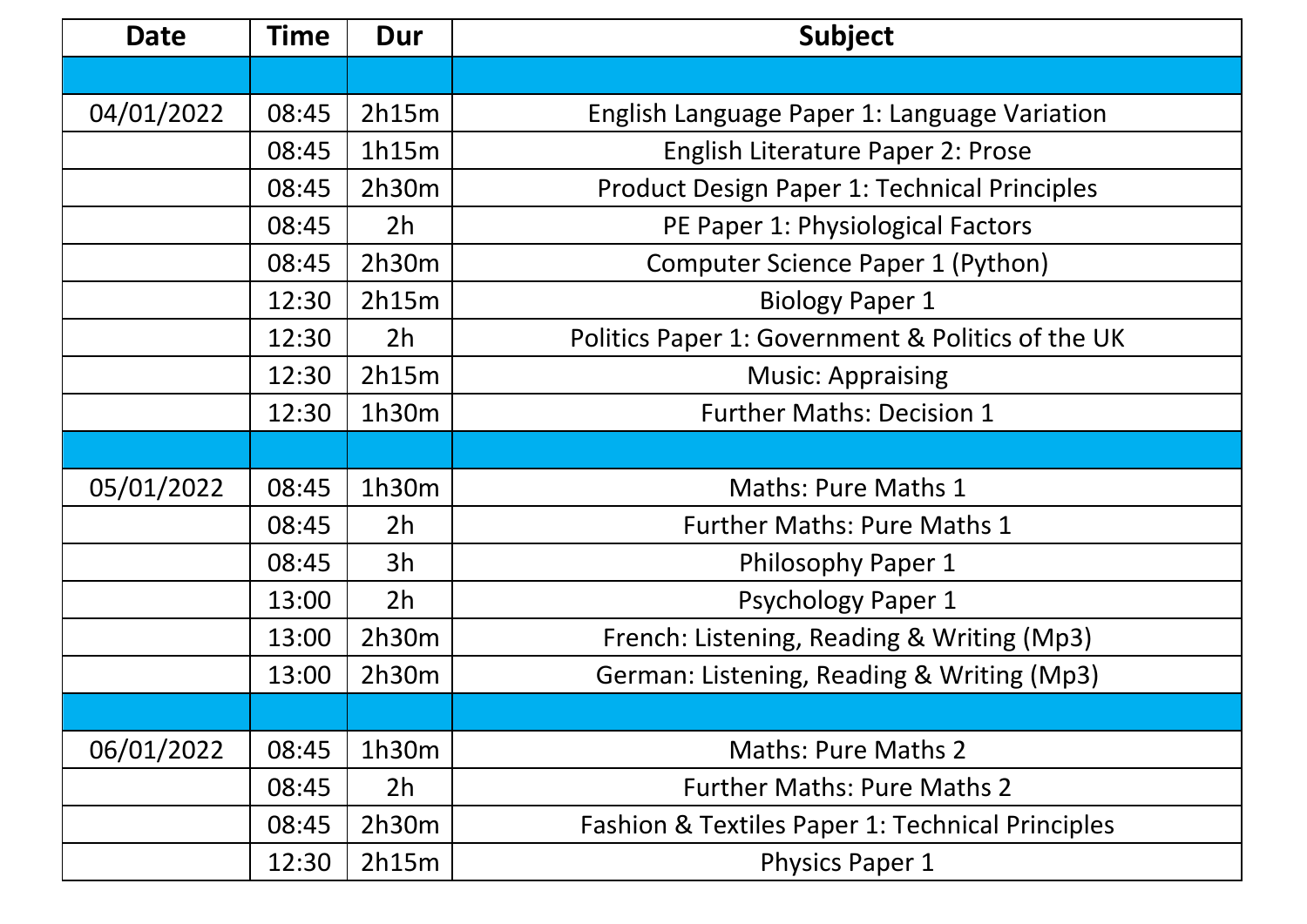| <b>Date</b> | <b>Time</b> | Dur            | Subject                                                       |
|-------------|-------------|----------------|---------------------------------------------------------------|
|             | 12:30       | 2h30m          | <b>History: The Tudors</b>                                    |
|             | 12:30       | 2 <sub>h</sub> | Sociology Paper 1: Education with Theory & Methods            |
|             | 12:30       | 1 <sub>h</sub> | PE Paper 2: Psychological Factors                             |
|             |             |                |                                                               |
| 07/01/2022  | 08:45       | 1h45m          | English Language Paper 3: Investigating Language: Gender      |
|             | 08:45       | 1h30m          | <b>Further Maths: Core Pure 2</b>                             |
|             | 08:45       | 2h30m          | Drama & Theatre                                               |
|             | 13:00       | 2 <sub>h</sub> | Geography Paper 1                                             |
|             | 13:00       | 2 <sub>h</sub> | <b>Business Studies</b>                                       |
|             | 13:00       | 2 <sub>h</sub> | Sociology Paper 2: Family/Health & Beliefs in Society         |
|             |             |                |                                                               |
| 10/01/2022  | 08:45       | 2h15m          | <b>Chemistry Paper 1</b>                                      |
|             | 08:45       | 1h30m          | Fashion & Textiles Paper 2: Design & Making Principles        |
|             | 08:45       | 1 <sub>h</sub> | PE Paper 3: Socio-Cultural issues                             |
|             | 13:00       | 1h30m          | <b>Biology Paper 2</b>                                        |
|             | 13:00       | 2 <sub>h</sub> | Politics Paper 2: Political Ideas & US Politics & Comparative |
|             | 13:00       | 1h30m          | <b>Further Maths: Core Pure 1</b>                             |
|             |             |                |                                                               |
| 11/01/2022  | 08:45       | 1h30m          | <b>Maths: Applied 3</b>                                       |
|             | 08:45       | 2h             | <b>Further Maths: Applied 3</b>                               |
|             | 08:45       | 3h             | <b>Philosophy Paper 2</b>                                     |
|             | 13:00       | 2h30m          | History: The Cold War                                         |